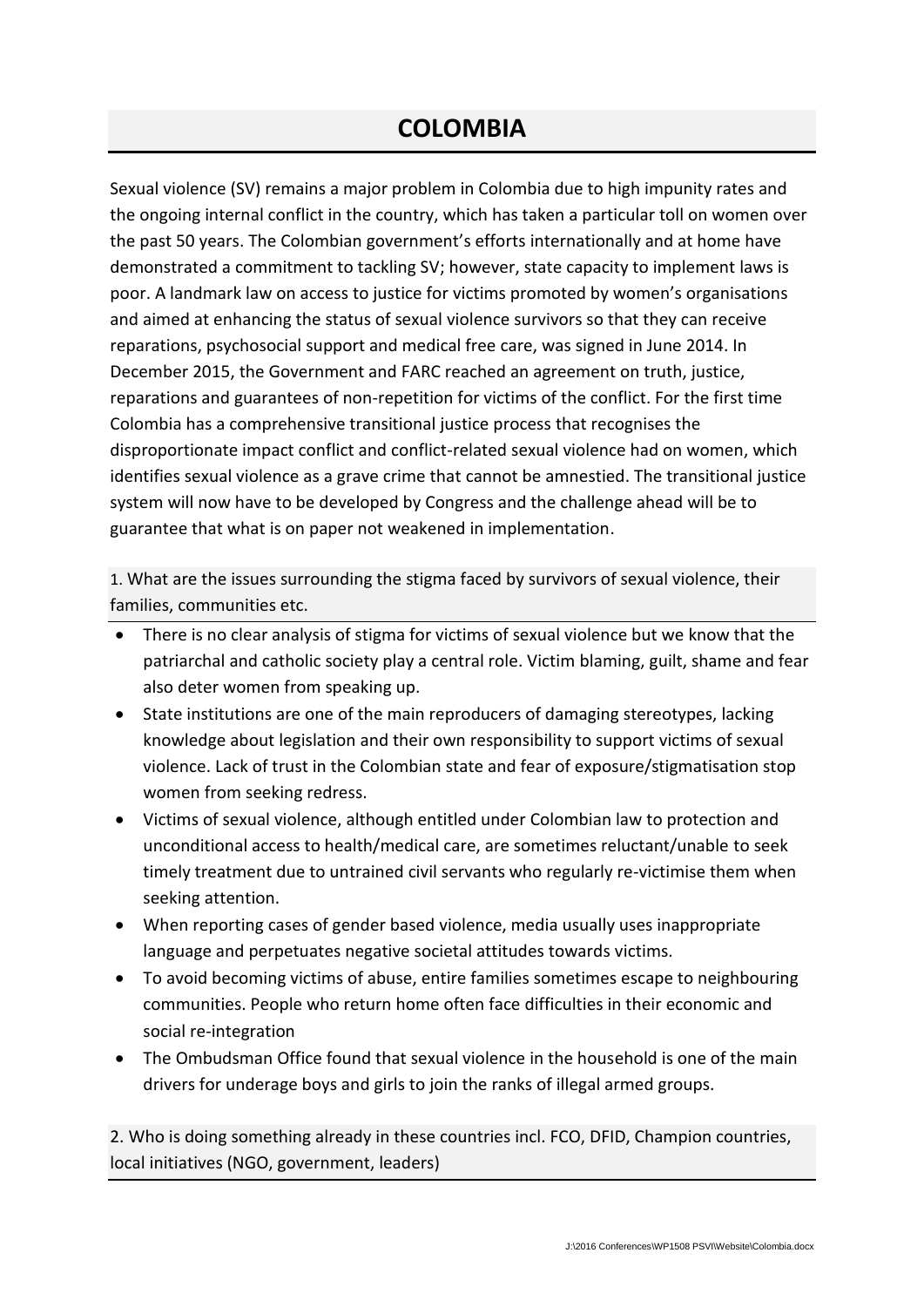- In Colombia there is an extensive presence of the **international community** working with an active civil society and the Colombian government for women's rights. Main donors working with victims of sexual violence and women's organisations are: Sweden, the US, the UK, Norway, Canada, UN agencies like UN Women, UNDP and UNICEF, and other multilateral and international bodies like ICRC and OAS. International NGOs like Oxfam, Save the Children, and the Norwegian Council for Refugees NRC also have been working with survivors for many years.
- The **UK** has funded projects of the Preventing Sexual Violence Initiative since 2014, working with victims and the Colombian government at the national and local level. This year we are funding a programme to expand and strengthen the "Network of Women Victims and Professionals" to implement prevention plans for sexual violence in 11 regions in Colombia; empowering new leaderships; delivering prevention plans in schools; increasing documentation of SV and collective reporting sessions before authorities; and promoting a change in attitude in communities with a communication campaign addressing stigma. The Network is working with victims to better understand what stigma means to them; train women and local media to improve reporting, and identify main priorities for the future.
- **UK** funded project to support survivors to access their rights in the context of transitional justice by documenting 20 cases with the International Protocol, providing psychosocial accompaniment and based on the cases gathering lessons to provide recommendations to the legal development of the transitional justice system in **Congress**
- **UK** funded project offering technical advice to integrate gender considerations into the implementation of the Peace Agreements.
- **UK** funded project with six other donors supporting the gathering of 500 women who are local leaders from all regions so they understand the contents of the Final Peace Agreement.
- Several initiatives from **civil society** to make visible and tackle sexual violence are being implemented. Campaigns like "It Is Not Time to be Silent" work with journalists, the government, men and women to change societal attitudes and maintain the issue in the public agenda. Women's organisations work across Colombia with victims providing support, training civil servants, etc. Sustained funding remains a challenge for women's organisations.
- Engage with the Colombian Forensic Institute on disseminating positive experiences through cross-regional and country-to-country experience sharing; provide support to ensure the continued inclusion of conflict-related sexual violence in the peace process.<sup>1</sup>

 $\overline{\phantom{a}}$ 

 $^1$  Team of Experts: Role of Law/Sexual Violence in Conflict: Table of Activities 2016-17